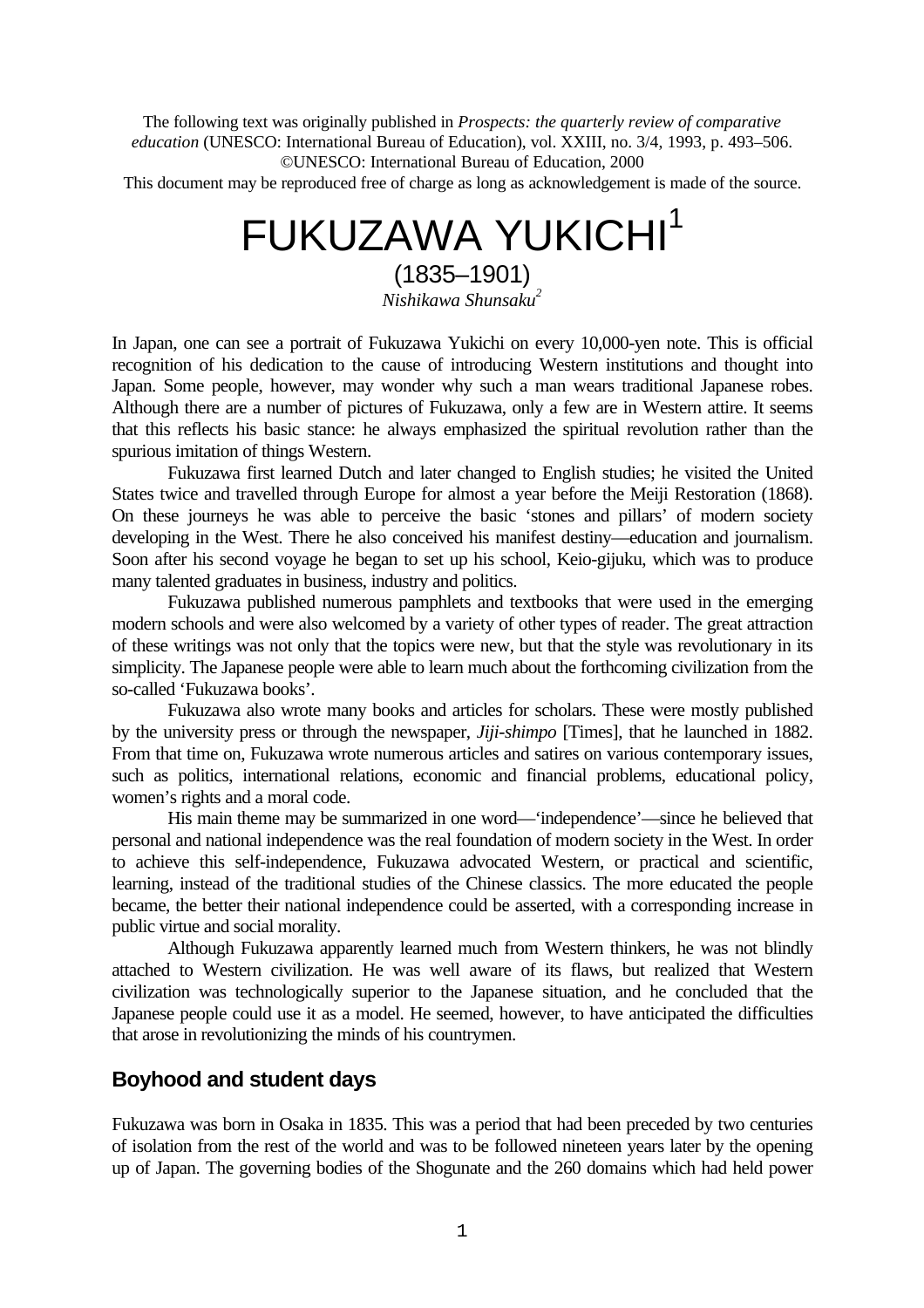for so long had not been able to adjust to the profound changes taking place in society. They were trying desperately to tackle the chronic suffering brought about by the budget deficit by means of political and economic changes.

Fukuzawa's family lived in Osaka, at that time the trading centre of Japan. His father worked as a low-level treasury officer representing his home domain of Nakatsu (a province in the northern part of the island of Kyushu). His class in society was that of samurai, but of low rank with a modest hereditary position. The job did not appeal to Fukuzawa's father, but he remained loyally in service until his sudden death at the age of 44, barely eighteen months after the birth of Fukuzawa.

The widowed mother returned to Nakatsu to bring up her two sons and three daughters. Their allowance reduced them to poverty, and they were obliged to supplement their income with casual paid work in the home. Fukuzawa himself repaired sandals and did other odd jobs. There was no money to send him to school until he was 14, ten years after the usual starting age.

Elementary education at the time was divided between one type of school for male children of samurai, and another for children of commoners.<sup>3</sup> Sons of samurai, aged 5–7, learned the Chinese classics from either their father or some relative and masters of neo-Confucian learning, who often ran private classes or schools. Secondary and/or higher education was provided either in private schools or in the domanial school. Since the mid-eighteenth century, most of the large domains had inaugurated domanial schools. The domain of Nakatsu had it own school, but entry was restricted, the rank of the student's family being an important factor. The son of a low-ranking samurai, even if he were the eldest, did not qualify for enrolment in the domanial school.

The learning available inside an isolated Japan was limited by government decree, but to imagine Japan as totally cut off would be to oversimplify. Since the sixteenth century, Westerners had visited Japan, but from the early 1640s had been barred entry. On the small man-made island of Dejima, only Dutch traders were allowed to stay. This contact with the outside world was tightly controlled by the Shogun and special permission was required for merchants, interpreters and the military to go to Dejima. Nonetheless, Western knowledge, especially medical and natural science, somehow filtered through the Shogun's barriers and was diffused throughout the country. Eighty years before Fukuzawa's time, several Japanese physicians had pioneered the translation of the Dutch version of J.A. Kulumus' *Tabulae anatomicae* (*Ontleedkundige tafelen*). 4 The commodity of Western learning was in limited supply, strictly controlled and sometimes constituted a danger for its students, but it existed nevertheless.

When Fukuzawa attended school he soon revealed his ability. While he excelled inside the classroom, outside his low rank left him vulnerable. When playing with his upper-samurai classmates, the lower-ranking Fukuzawa was the brunt of their arrogance. Class divisions were still strict enough to prohibit marriages between the two groups. Even as a young man Fukuzawa was aware of and deeply resented the inequality of the system.<sup>5</sup>

The arrival of the United States fleet in the summer of 1853 sent a profound shock throughout the country—to samurai and commoner alike. For Fukuzawa it meant that he was asked by his brother (who had inherited his father's position) to go to Nagasaki to learn Dutch in order to master Western gunnery. The elder brother wished to give Fukuzawa a unique opportunity and expected him to render a service to his lord in the future. Fukuzawa accepted his suggestion with no real understanding of what Dutch was or what threat was represented from the outside he was, however, most anxious to leave his home town.

They left for Nagasaki one month before the Treaty of Peace and Amity between Japan and the United States. Fukuzawa became a servant/student to the councillor of Nakatsu's heir, who was there for the same purpose. As he was hardly able to learn the alphabet there, he was transferred to the 'master' of gunnery who really did not understand Dutch very well.

Although there was no vast progress in Dutch studies in Nagasaki, the councillor's son was jealous of Fukuzawa. He fabricated a story that Fukuzawa's mother was ill in Nakatsu, showed him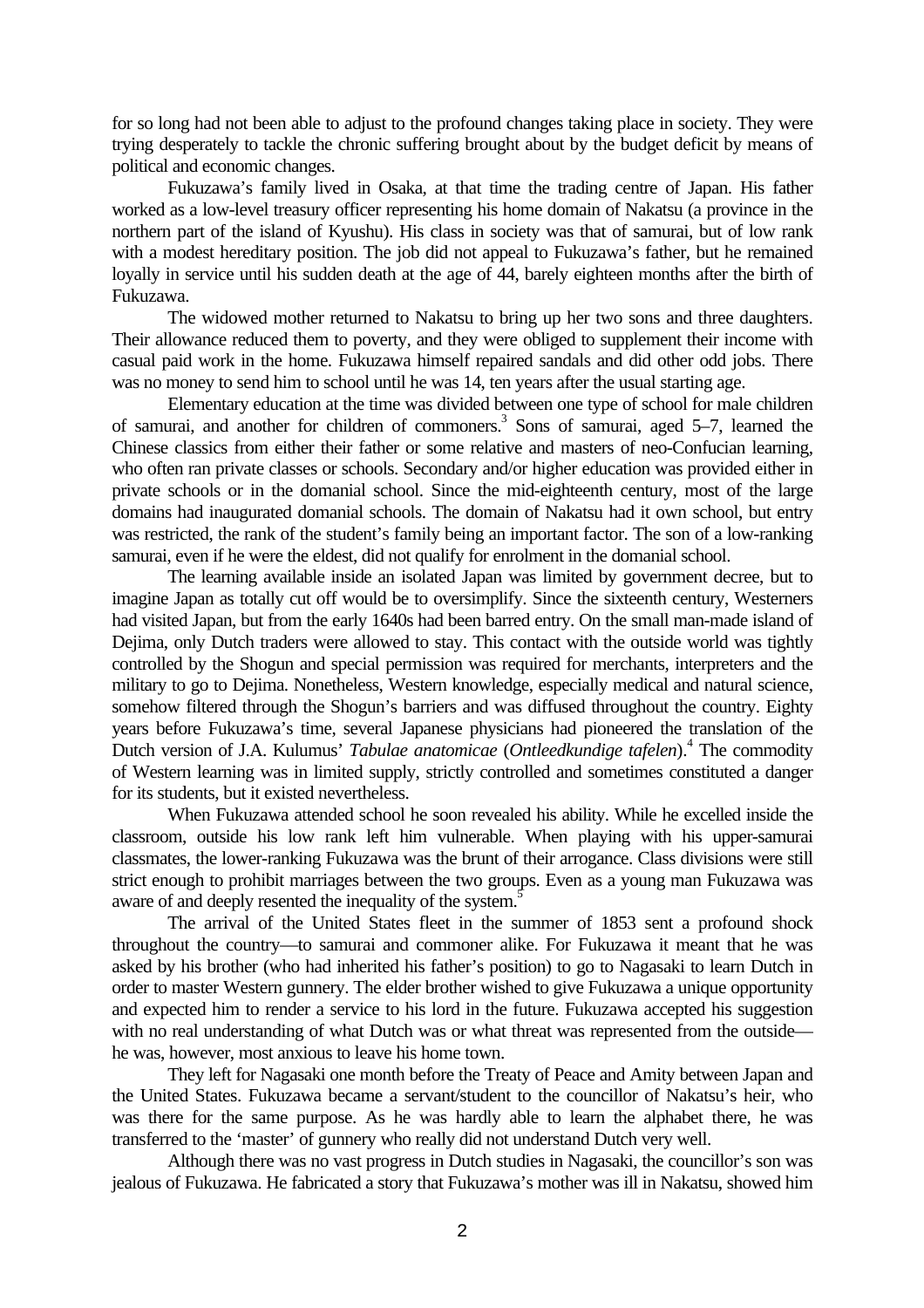a falsified letter, and suggested that Fukuzawa return home. Fukuzawa discovered the falsehood but decided to leave Nagasaki anyway. Having no money, he forged the signature of an official and charged his expenses to the domanial warehouse in Osaka. Instead of heading for home, he went to Edo (now Tokyo), 1,000 kilometers to the north, to continue his studies.

The boat trip across the Inland Sea took two weeks owing to the numerous stops. En route, Fukuzawa disembarked and walked through the night to reach the Osaka domanial warehouse where his brother, Sannosuke, was stationed. He persuaded Fukuzawa to stay and enrol in a Dutch-language school at Tekijuku, which was run by a physician, Ogata Koan (1810-63). The school did not teach medicine exclusively; rather Ogata was successful in distributing vaccines in Japan and educating many young men like Fukuzawa who would later participate in the building of the modern nation. $6$ 

During Fukuzawa's three-year stay at Tekijuku, both he and his older brother fell ill and were sent back to Nakatsu to recover. But Sannosuke died and Fukuzawa succeeded him in performing guard duty at the castle, since he had no experience as a treasurer to take over his father's old job. He begged his mother to let him return again to study at Tekijuku and subsequently received official permission to do so.

In the next year, Fukuzawa became the top student at the school and his autobiography recalls fond memories of his schooldays.<sup>7</sup> It is worth mentioning that, with his colleagues, he studied mainly physics, chemistry and physiology, and copied and translated a Dutch book on the art of fort-building.

## **The move to the capital and the world**

In the autumn of 1858, Fukuzawa was appointed teacher of Dutch to the vassals of the domain of Nakatsu. The course was to be held in the second domanial house of Edo. This time Fukuzawa travelled on foot to Edo with 'real money' and a servant. This 'servant' was actually his colleague who wished to go to Edo and who later completed the translation of a statistical table giving figures about all nations.<sup>8</sup>

July 1859 marked the opening of three ports in Japan according to terms of the Treaty of Amity and Commerce, signed in the previous year with the United States and some European nations. Soon after the opening, Fukuzawa went to visit Kanagawa (now Yokohama) and was disappointed to find that he could not read the signs or make himself understood. English was the language of the port city. He then decided to learn English, but his progress was slow since he could find neither a good teacher nor a good dictionary.

Within the terms of the Treaty the Shogunate decided to dispatch envoys to the United States. Fukuzawa immediately volunteered his services to Admiral Kimura Yoshitake (1830–1901). After thirty-seven days at sea on a voyage marked by consecutive storms, they reached San Francisco in the spring of 1860. During his one-month stay, Fukuzawa's most significant acquisitions were a Webster's dictionary and a photograph of himself with the photographer's daughter. This dictionary, recommended by the interpreter, John Manjiro,<sup>9</sup> is deemed to have been Fukuzawa's intellectual weapon in understanding modern civilization.

After his return, Fukuzawa was employed in the foreign affairs office of the Shogunate translating diplomatic documents. The next year he married Okin, the daughter of an upper-rank samurai from his home domain. Once again, in 1867, Fukuzawa was able to go to the United States. This time the mission visited Washington and New York to negotiate on the unsettled purchase of a warship from the United States' Government. Fukuzawa's real aim was to acquire textbooks for students who were forced to copy their texts by hand. He bought as many books as possible within his budget.

Fukuzawa's most important voyage was with the mission to Europe, whose assignment was to negotiate the postponement of additional port openings and an adjustment of the exchange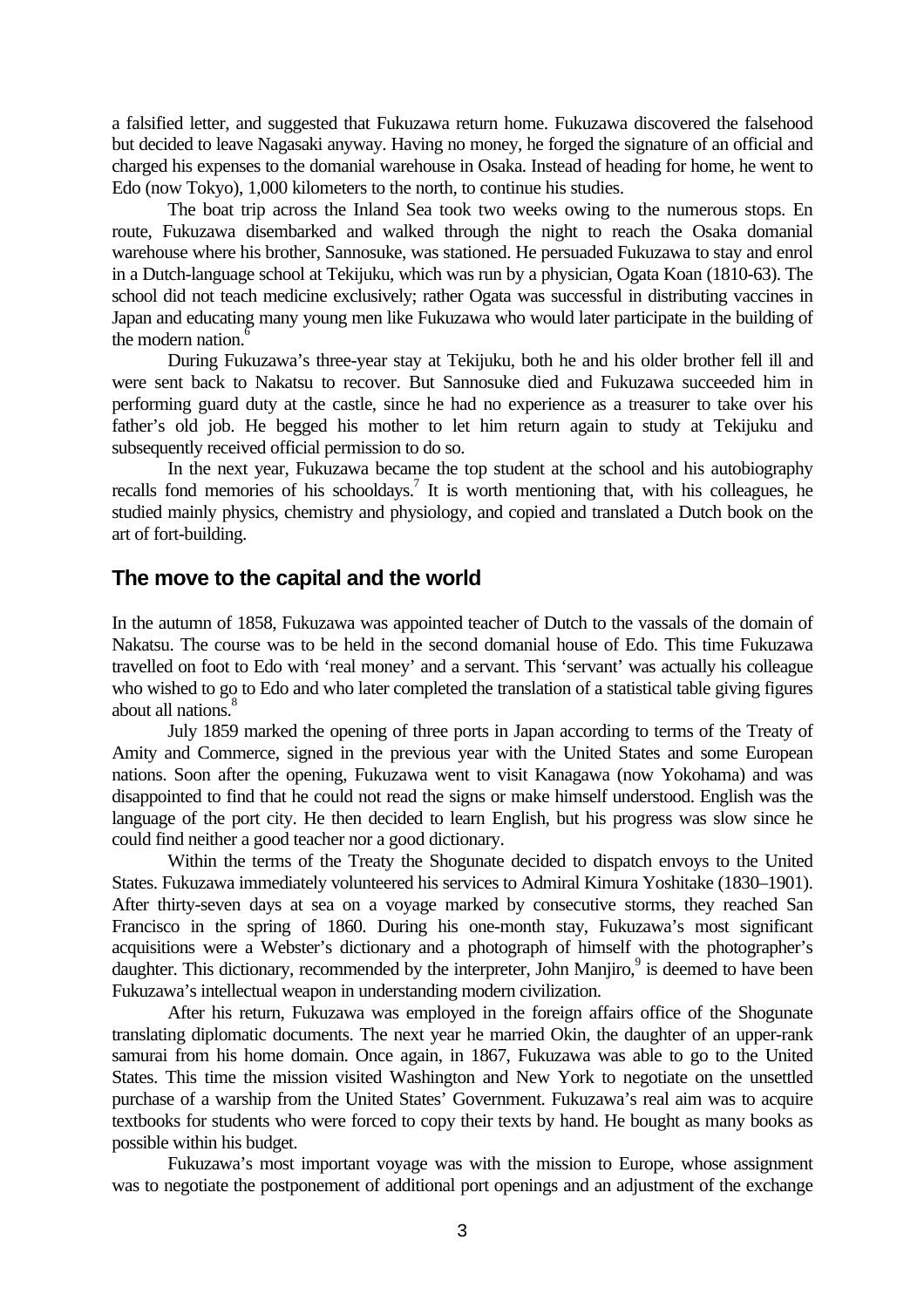rate. It failed on both accounts, but travelled through France, the United Kingdom, the Netherlands, Germany, Russia and Portugal. Fukuzawa, acting as translator, observed many new things and institutions such as hospitals, arsenals, mines and schools. Based on what he saw and read in the year-long tour, Fukuzawa published the first volume of *Seiyo jijo* ['Things western', or 'The conditions of the west'], $^{10}$  which described his immediate discoveries. It became a national bestseller.

Fukuzawa realized that technical progress had contributed to the prosperity he had witnessed in Europe. He began to believe that revolutionary changes in people's knowledge and thinking were a fundamental requirement for similar progress in Japan. While in London, he sent a letter to his friend at home stating that the most urgent thing to do was to educate talented young people rather than to purchase machinery and armaments. He decided to postpone the writing of the second volume of *Seiyo jijo* and instead translated J.H. Burton's *Political economy*. In this 1867 book, to which he gave the title *The outside volume*, the 'corner-stones and main pillars', the intangible social network constituting civilized society was discussed.<sup>11</sup> It was indeed an introduction to 'the condition of the West'.

After his return to Japan, Fukuzawa began to set up his own school. The number of students grew rapidly to 100 by 1867. His duties with the Shogunate were only six days a month, so he was apparently able to use the other days for reading, writing and teaching. The popularity of his accounts of Western life indicated an interest and tolerance of the outside world. Other groups, however, wanted to expel the 'barbarians', together with any Japanese scholars interested in Western studies. The fanatic *joi ronin* (breakaway groups of samurai who wanted to expel foreigners) were apt to murder those who represented Western ideals. People like Fukuzawa were at risk. In fact, Omura (see footnote 5) was killed by them in 1869.

#### **The encouragement of learning**

Amid the sounds of gunfire from a battle only a few kilometers from Keio-gijuku<sup>12</sup> Fukuzawa continued his lectures on political economy as usual.<sup>13</sup> It was 4 July 1868 and the Restoration forces were challenging the tottering Tokugawa regime. Fukuzawa told his students, reduced from 100 to 18 on that day, 'Whatever happens in the country, whatever warfare harasses our land, we will never relinquish our hold on Western learning. As long as this school of ours stands, Japan remains a civilized nation of the world'.<sup>14</sup>

These words explain clearly what Fukuzawa had in mind—Western learning and education. Soon after the defeat of the Tokugawa forces in Edo, the new authorities asked Fukuzawa to join the government service. He declined the offer and never became a partisan of the new government, which gave him much more freedom in judging and writing about the course of both parties. In the years that followed, he devoted himself exclusively either to teaching at Keio or helping initiate modern schools elsewhere. He also translated and/or wrote pamphlets about the West and elementary textbooks on a surprisingly wide variety of subjects such as physics, geography, military arts, the British Parliament and international relations.

Among his books, *Gakumon no susume* [An encouragement of learning]<sup>15</sup> is the most celebrated. It was originally a series of essays written and published between 1872 and 1876. The first essay, which was an enormous success, was the manifestation of Fukuzawa's thesis to the general public. The opening lines read: 'It is said that heaven does not create one man above or below another man. Any existing distinction between the wise and the stupid, between the rich and the poor, comes down to a matter of education.<sup>16</sup>

What is important here is Fukuzawa's concept of 'education'—the 'practical learning that is closer to ordinary human needs'<sup>17</sup> or, in a word, *jitsugaku*. In his opinion it consisted first of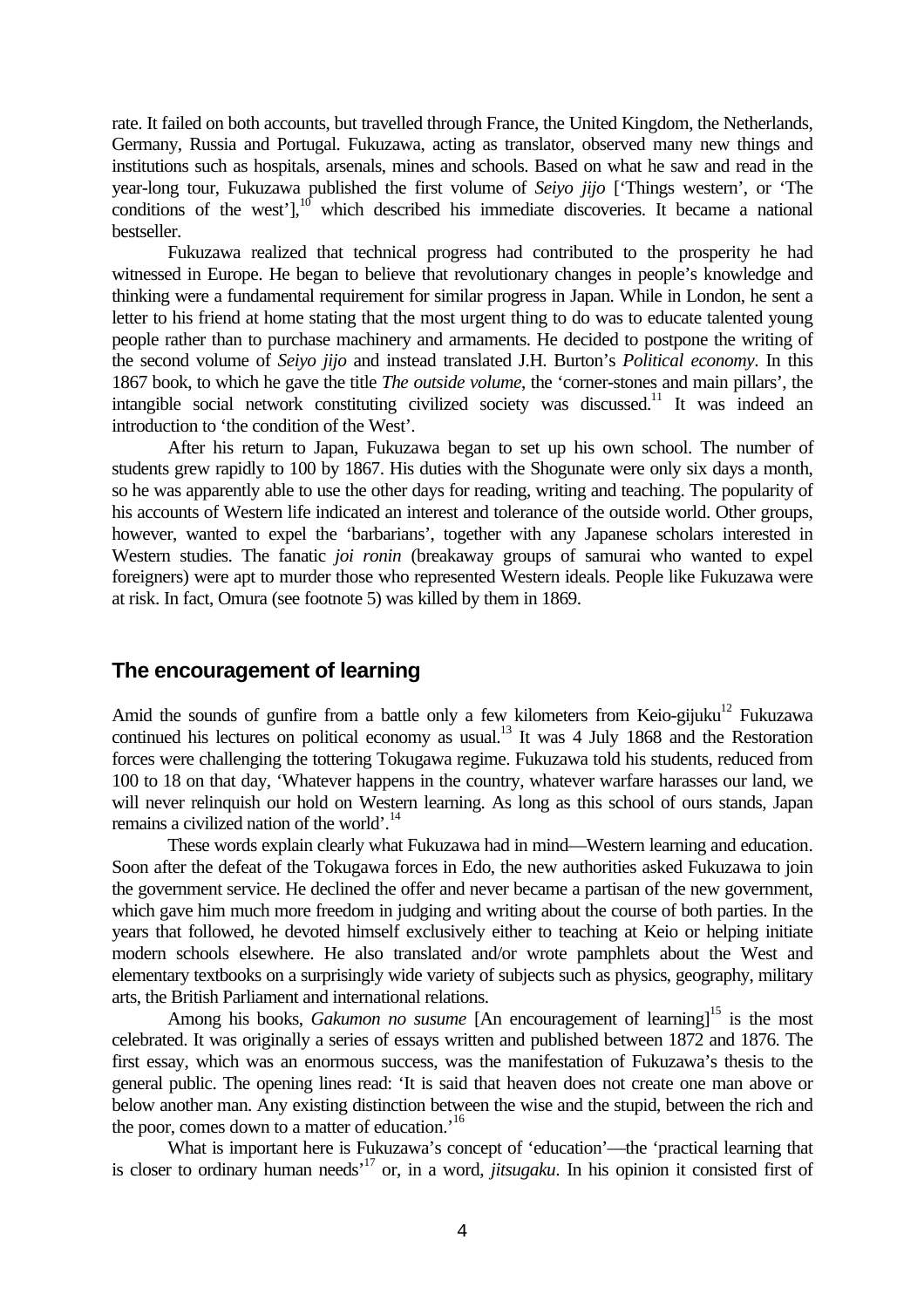learning the forty-seven Japanese *kana* letters, methods of accounting and the abacus, the way to use weights and measures, and then such subjects as geography, physics, history, economics and ethics.

The subjects in the first group had been taught in the *terakoya*, which literally means 'the temple school'. Its connection with Buddhism had been gradually relinquished since the seventeenth century, and in the next century it became a primary school for commoners' children and daughters of samurai, particularly those of low rank. The teachers were people such as poor samurai, village headman or Shinto priests. Buddhist teachers were rather scarce in the eighteenth century. The *terakoya* mushroomed in the first half of the nineteenth century. Fukuzawa was aware of this, so apparently he put more stress on the subjects in the second group which could be taught in a modern school.<sup>18</sup> He felt that these areas had been well developed in the West but not in the East.

He bitterly criticized the traditional Japanese school curriculum, emphasizing ancient texts and the enjoyment and writing of poetry, as providing impractical pursuits. He argued that Western education was necessary and urged boys and girls who had just learned *kana* letters to consult translated textbooks and, at a more advanced stage, to read a Western language. In his school he relied on Western authors, and by 1890 had hired foreign teachers.

Fukuzawa felt that *jitsugaku* could contribute to personal independence, but that 'freedom and independence refer not only to the private self, but to the nation as well'.<sup>19</sup> Fukuzawa also believed that these elements were a human right and concluded:

Each individual man and each individual country, according to the principles of natural reason, is free from bondage. Consequently, if there is some threat that might infringe upon a country's freedom, then that country should not hesitate even to take up arms against all the countries of the world.<sup>20</sup>

It can be understood from this why he even translated military manuals.

Fukuzawa's style in 'An Encouragement of Learning' and in other textbooks and manuals was completely new to Japan. In the past, books had been written in a Chinese script with characters difficult for ordinary people to understand. The new style was colloquial and comprehensible even for the less educated. In the face of the general opinion that the Japanese language did not lend itself to oratory, he started public speaking and conducted open debates. He was a prime exponent of the art of public speaking in the presence of skeptics and built a meeting hall at Keio where he, his fellows and students held many gatherings and debating contests. This small hall, the Enzetsukan, still stands on the campus at Mita.<sup>21</sup>

#### **The theory of civilization**

In a letter to one of his friends, dated 23 February 1874, Fukuzawa wrote:

I don't think I'll take on any more translations. This year I'm going to read and work without worrying about the hundreds of miscellaneous things. My health is getting better, and my knowledge will be exhausted unless I study more. I shall spend about a year on my studies.<sup>22</sup>

This was in anticipation of reading the references<sup>23</sup> and drafting his *magnum opus, Bunmeiron no gairyaku* [An outline of a theory of civilization], which appeared the following year.<sup>24</sup>

Unlike the other works by Fukuzawa, which were mainly for public enlightenment, this book was intended for Japanese intellectuals. At that time they were divided into several camps some were very enthusiastic about introducing an ideal Western model of civilization, while others were reluctant about or even opposed to modern values and principles. Presumably, Fukuzawa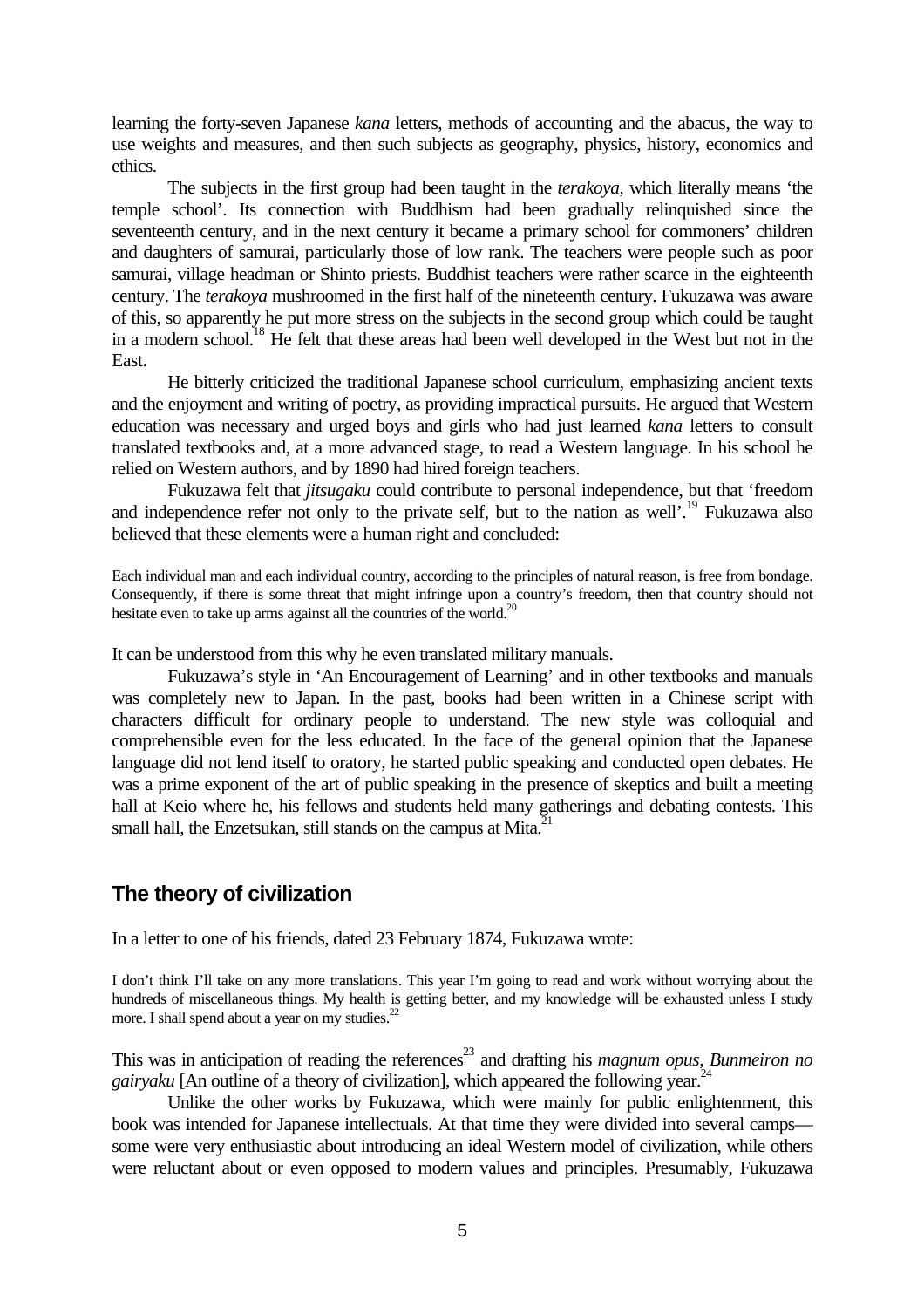wanted to clarify the argument and to persuade them to present a common front in favour of modernity.

Fukuzawa was a prolific writer and able to produce an enormous quantity of work, but it took an exceptional amount of time and toil to finish this book. The manuscripts, which are preserved today, show that they were subject to revision again and again. The style was scholarly, hence not easy to read, eloquent and presenting all points of view. Nonetheless, his main objective is crystal clear: self-sufficiency and national independence. 'Civilization' was both the outcome and the means to independence.

What then was 'civilization'?

In its broad sense, civilization means not only comfort in daily necessities but also the refining of knowledge and the cultivation of virtue so as to elevate human life to a higher plane. [...] [Thus] it refers to the attainment of *both* material well-being *and* the elevation of the human spirit, [but] since what produces man's well-being and refinement is knowledge and virtue, civilization ultimately means the progress of man's knowledge and virtue.*<sup>25</sup>*

Fukuzawa took great care to explain the distinction between knowledge and virtue. He defined virtue as morality, and knowledge as intelligence, and deliberately adds that in English they are termed respectively 'morals' and 'intellect'. These definitions were specified so as to avoid any association with neo-Confucian concepts. Fukuzawa's philosophy represents a break with traditional thinking.

Traditional Japanese teaching appreciated both private virtue and benevolent rule as imparted by the Chinese classics. In this case, the philosophy was concerned mainly with governing—the man of virtue, usually the king or emperor, ruling benevolently over his people and land due to his personal competence and virtue. The people, on the other hand, were uneducated and depended on the ruler. Most Japanese scholars, in both official and private academies, taught young people how to read, but they did not encourage any original thought or novel ideas. The courses had nothing to do with political economy: such subjects were considered either 'vulgar' or inappropriate for the young. Teaching in *terakoya* was assuredly practical, but not very scientific. Knowledge gained there at best only contributed to personal intellect and profit.

Buddhism in Japan had lost its authority and function in the previous centuries. Buddhists had become mere subjects of the political authority, namely the Tokugawa Shogunate. Thus, not only neo-Confucian scholars and Buddhists but also commoners and samurai depended on their hereditary positions. Most of them were indifferent to public matters. They were ruled, credulous and blindly faithful to the ruler upon whom all the power was vested. Fukuzawa remarked that this was the most outstandingly negative feature of Japanese civilization.

In Fukuzawa's thinking, virtue and knowledge could each be divided into two parts, private and public. He was convinced that man had an innate integrity and potential talent. While it was quite possible to acquire knowledge in school, it was impossible to make a person use his private virtue publicly. Looking at history, he saw that the ruled had their virtue bottled up inside them so that it could rarely surface—at best, only within the family unit. Private knowledge, on the other hand, could be diffused into society more easily and then transformed into public wisdom. People had begun to recognize empirical laws and science, not only natural but also moral (or social) science. 'In Western civilization,' Fukuzawa wrote, 'the social fabric includes various theories that have developed side by side, have drawn closer to one another, and finally united into one civilization—in the process giving birth to freedom and independence.'<sup>26</sup> While Japanese thinking had been concentrating on the impossible task of creating public virtue, the West had expanded public wisdom, that is why he revered Western learning and criticized neo-Confucian teaching in his country.

In this regard, Japanese civilization apparently lagged behind the West. According to the theory of human development proceeding in stages, Japan (along with China) was placed in the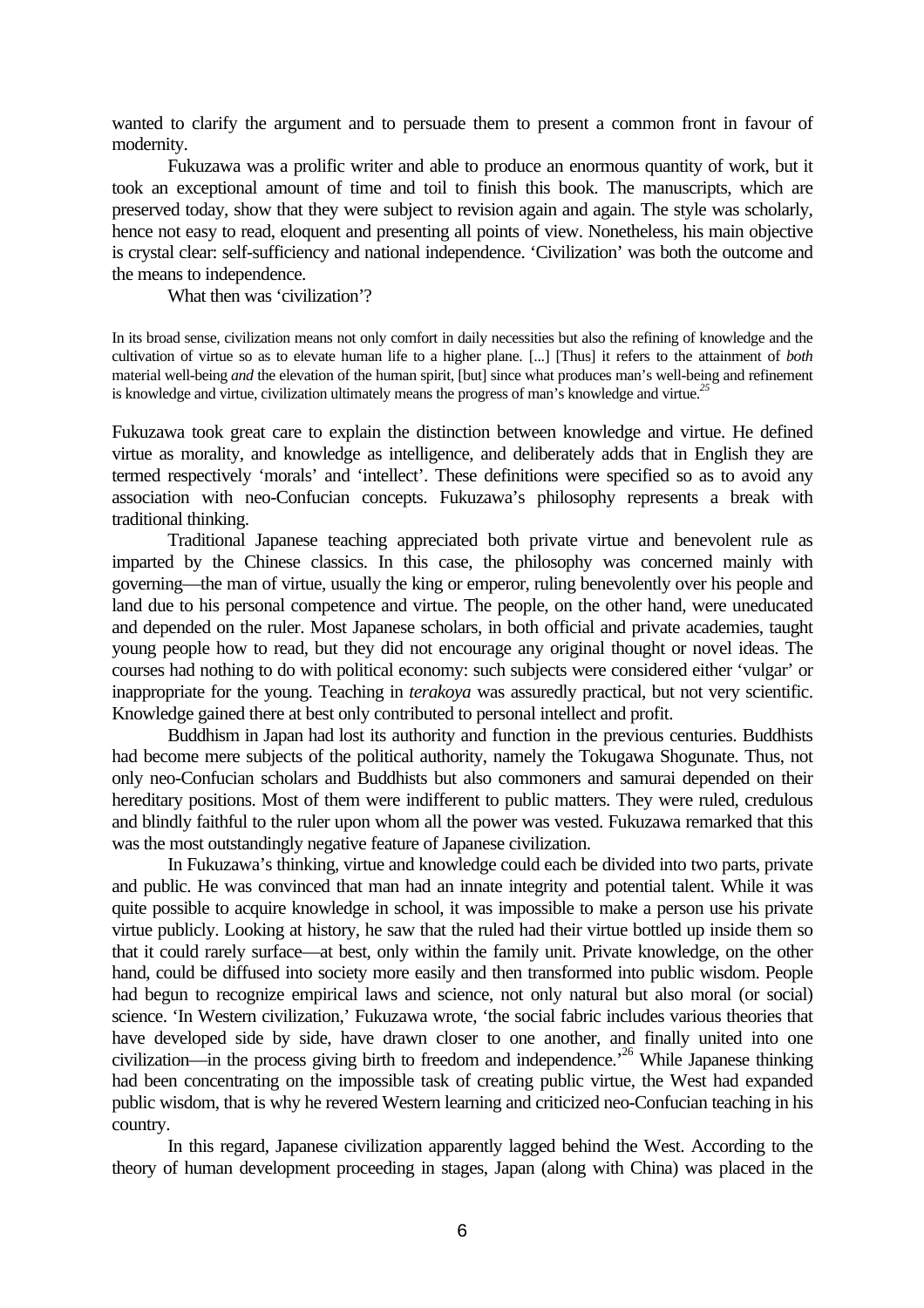semi-civilized stage.<sup>27</sup> Although 'advanced' and 'backward' are relative terms, the distance between East and West was assuredly great. It was impossible, in Fukuzawa's thinking, to be able to catch up with the leaders simply by purchasing modern arms, machinery and external structures, since civilization meant the development of the inner spirit, namely the virtue and knowledge, of the entire nation. Thus it follows that 'Civilization [is] Our Goal'.<sup>28</sup>

In the final chapter of 'An outline of a theory of civilization', Fukuzawa turns again to the problem of 'national independence' which was a serious concern for all Japanese intellectuals. Japan, he believed, was in reality only a small Far-eastern country at that time, and hence did not require the support of great military power. $^{29}$  He concludes:

Moreover, the argument for national polity, for Christianity, and for Confucianism[...]are also insufficient to bolster people's hearts. What, then, will? I say there is one thing: namely, to establish our goal and advance toward civilization[...]The way in which to preserve this independence cannot be sought anywhere except in civilization.<sup>3</sup>

#### **Hard years, 1877-81**

The number of students at Keio-gijuku, which had climbed back to more than 300 between 1871 and 1876, again began to decline, in part because of the unsettled domestic scene. As most of the students were samurai, a decision by the government in 1871 to abolish domains and reduce the hereditary privileges and stipends of the lords and vassals also affected the amount of money that could be spent on education. In five years, this process of confiscation was completed. The *shizoku* (former samurai and their families) were given a compensating debenture, the amount of which was modest compared with that given to the *kazoku* (aristocrats) and the higher-ranking *shizoku*. The majority of *shizoku*—the medium and lower ranks—were not satisfied with the arrangement. Only Fukuzawa was pleased to declare himself a commoner (*heimin*) and declined any compensation.

During this period, Fukuzawa's students, most of whom were samurai, had been obliged to leave the school because of their lost privileges, the war and worsening poverty due to inflation. Those who came from Satsuma returned to join the rebellion there and were either killed or wounded. In dire financial straits, Fukuzawa supplemented the school's budget with his personal income and also asked for loans from the government and private sources. No one, however, was willing to lend the Keio-gijuku any money and some suggested that it should be dissolved. His fellow teachers responded by voluntarily accepting a reduction of their salary by two-thirds. Subsequently, the number of students gradually recovered from a low of 200 in 1878 to as many as 500 in 1881. Interestingly, the ratio of commoners enrolled grew from a third to more than a half by 1875. Fukuzawa later conjectured that this was due to the post-war inflation that raised the wealthy farmers' income sufficiently to send their sons to Keio-gijuku.<sup>31</sup>

As the government was heavily dependent on fixed land taxes for its revenue, it was also suffering financial deficits. As a measure to reduce expenditure, it decided to sell government factories and enterprises. When it was announced that these properties had been sold off at incredibly low prices, civil rights leaders criticized the government severely. A rumour appeared in the press that Fukuzawa, with the financial help of Iwasaki Yataro (1835–85) of the Mitsubishi Corporation, was urging a *coup d'état* by Okuma. In a counter move, Ito Hirobumi (1841–1901) purged Okuma from the cabinet. The real reason for this political drama was a struggle for control over input on legislation for the future constitution. The man who was able to exercise this control was expected to be the *de facto* prime-minister. Several Keio graduates who had worked under Okuma had suggested a constitutional monarchy on the British model, while the Ito group preferred the Prussian type. This group was responding to, and afraid of, Fukuzawa and the Keio school, since Fukuzawa himself often expressed active support for Okuma's policies.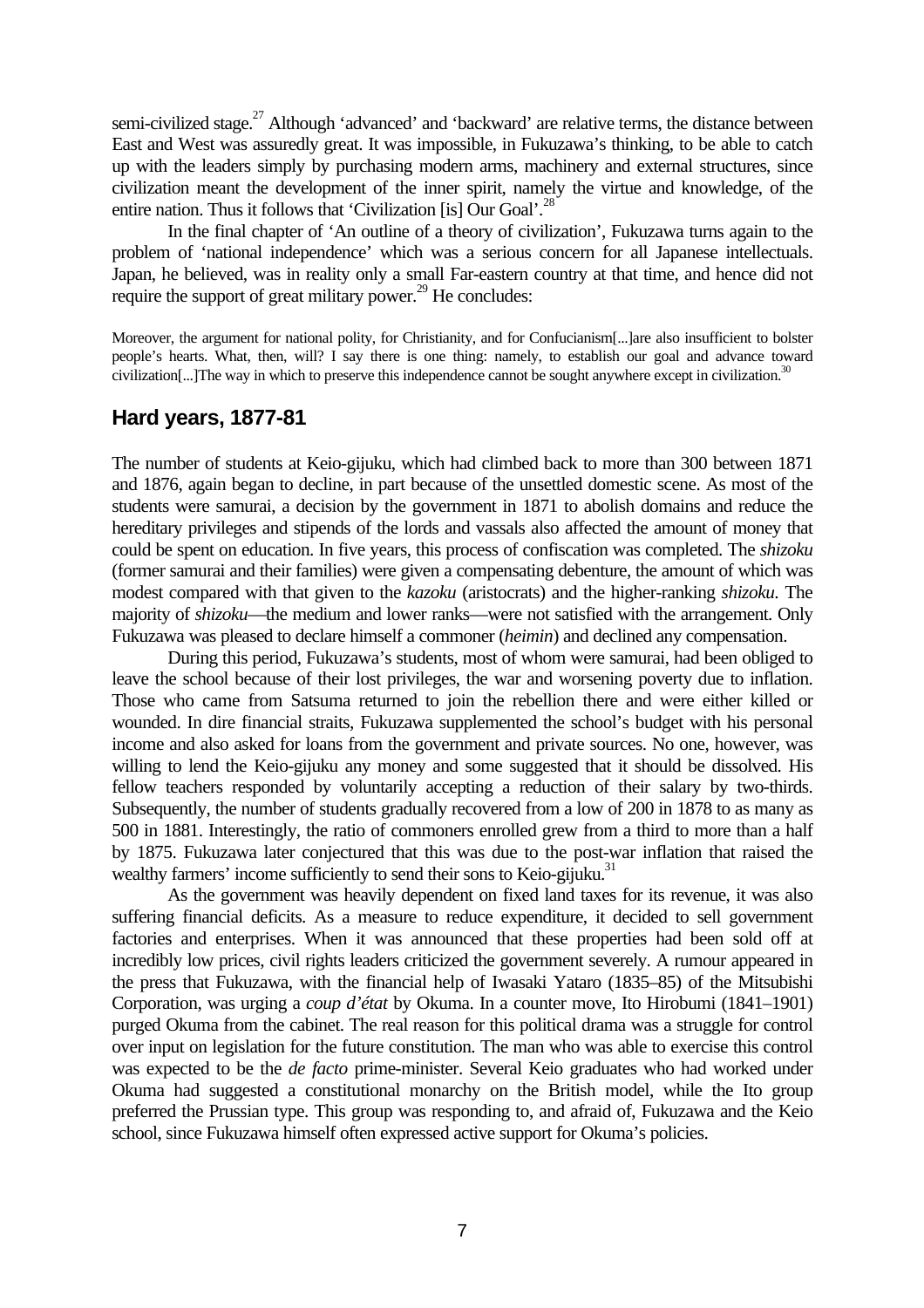### **Criticisms and appreciation**

After the political victory, Ito suspended the constitution and the opening of the Diet for ten years, and cancelled the sale of government properties. Before their split, Ito, Okuma and other members of the government had arranged with Fukuzawa to start a newspaper to help promote the early opening of the Diet, but this too was shelved. Fukuzawa decided to proceed alone and launched *Jiji-shimpo* on 1 March 1882. In the inauguration article, he declared that this quality newspaper would remain impartial and independent.

From that time onward most of Fukuzawa's writings appeared in *Jiji-shimpo*, not only serious articles but also satire. He addressed all contemporary issues—politics, domestic and international issues, political economy, education and educational policy, the moral code, particularly women's rights, and so forth. These articles and parodies fill nearly half of the twentytwo volumes of his *Collected Works*. 32

In a broad overview of his works, it can be seen that Fukuzawa was proceeding in a straight line towards individual and national independence. Yet, even in the 1870s, there was some controversy over his discussions on moral issues concerning loyalty, money and so forth.<sup>33</sup> Moreover, serious criticisms and comments have recently been levelled at his articles from the 1880s and afterwards. Such criticism has raised serious doubts as to Fukuzawa's real intentions or his real personality. So strong has been the reaction against his articles about Asia that it has nearly obscured the impact of his less controversial articles—for instance, the ones about women's equality—and placed Fukuzawa in the very category that he was supposed to be opposed to.

One such article, and perhaps the most disputed, is 'Datsu-a-ron' [On departure from Asia], written in 1885. Fukuzawa states:

Our immediate policy, therefore, should be to lose no time in waiting for the enlightenment of our neighbouring countries [Korea and China] in order to join them in developing Asia, but rather to depart from their ranks and cast our lot with the civilized countries of the West [...] We should deal with them exactly as the Westerners do.<sup>3</sup>

Readers today react strongly to this passage. Yet such a statement can be more fully understood if it is seen in its proper context. Fukuzawa's seemingly aggressive stance reflects the changing international relations in East Asia during those years. Moreover, Fukuzawa's concern with Korea had its own history.

Fukuzawa had been acquainted with the Korean reformists, Pak Yong-hyo and Kim Okkyun, since 1881. Kim had particularly close contacts with Fukuzawa<sup>35</sup> as he came to Japan three times between 1882 and 1884, receiving much advice and every assistance from Fukuzawa during his stay (each one lasting several months). Fukuzawa recommended that talented young men should be educated, that the people should be enlightened through a 'newspaper', and that Korean sovereignty and independence from China should be emphasized.

Thus, in the first instance, Kim sent a group of young students to Keio-gijuku, to the military academy and to other Japanese schools. Secondly, the newspaper, or more properly speaking, a governmental bulletin, was published three times a month beginning in November 1883 through the efforts of Kakugoro Inoue (1859-1938), who was dispatched by Fukuzawa in December 1882 and appointed project adviser by the king. The third objective, however, was extremely difficult to achieve; following the 1882 anti-Japanese revolt by the Korean army, China had declared her suzerainty and exercised a firm grip over the Korean court.

Fukuzawa's expectation for Korean progress faded as Korean dependence upon China grew. 'Traditions' were obviously the lifelong enemy of Fukuzawa; in such a hopeless situation, he saw a parting of the ways—Japan choosing change, with Korea and China resisting it. A more sympathetic view of Fukuzawa's suggestion of turning away from Asia can be sustained with the knowledge that, for several years, his efforts were directed at aiding enlightenment and reform in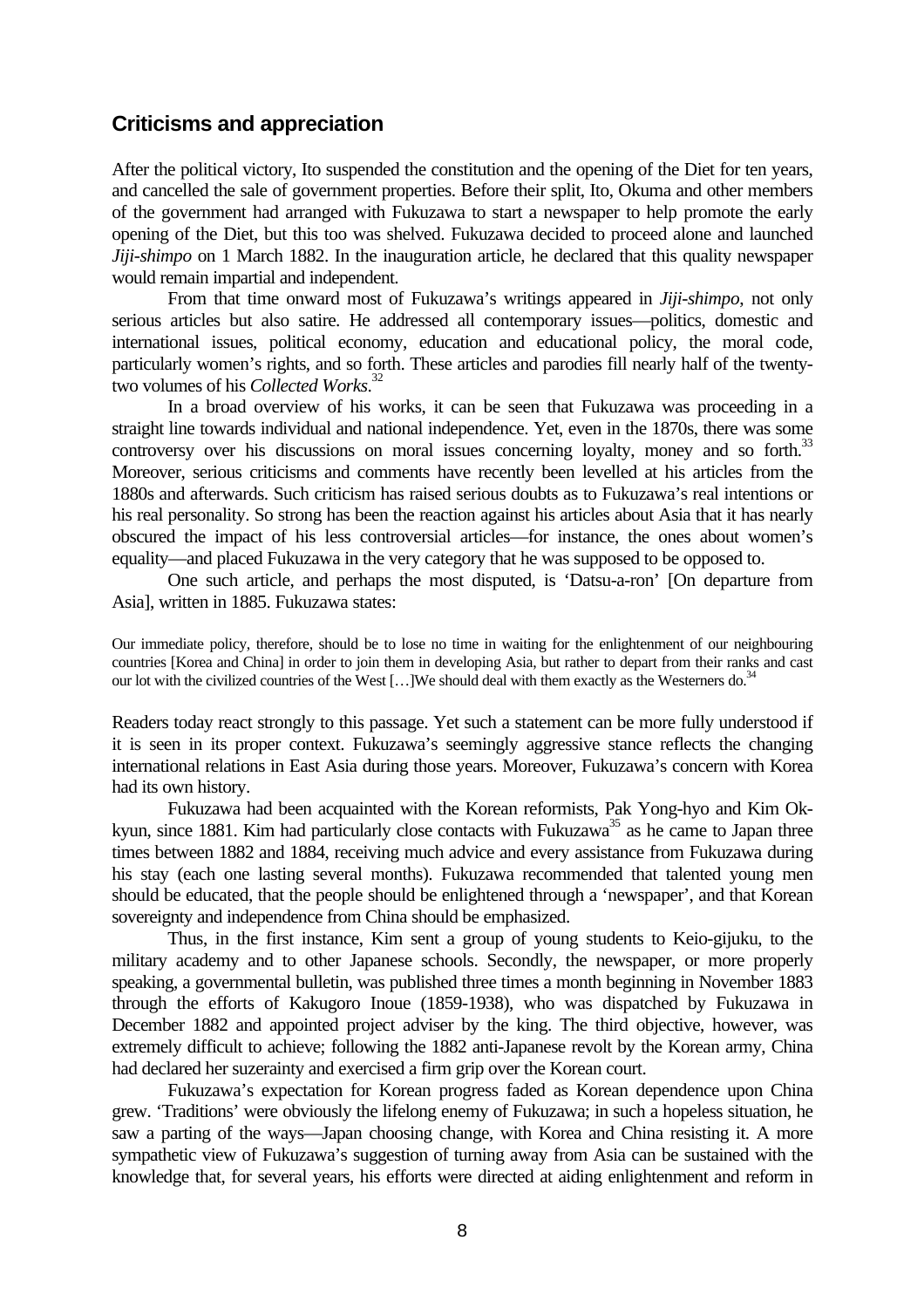Korea. Fukuzawa's articles on Korea after 1881 were numerous, but always emphasizing its sovereignty and national independence. On the contrary, in 'On departure from Asia', he criticized Chinese imperialism and decided not to give China any special consideration simply on the grounds that it was a neighbouring country.

Fukuzawa's concern for women is apparent in his main writings, now collected in *Fukuzawa Yukichi on japanese women*. <sup>36</sup> From today's perspective his position on women's rights seems somewhat restrained. No one can deny that he was the only Meiji thinker who tirelessly argued for women's equality. In addition to several earlier articles, he wrote much in the late 1880s on the subject.<sup>37</sup> His focus was directed to where the biggest problem lay in Japan: women's rights in the home, the growth of their independence there, and eliminating the subjection of women to men in society.

Fukuzawa criticized the customary ill conduct of men towards women, and condemned the remaining vestiges of polygamy. Both, he argued, were the most uncivilized customs of Japanese society. He claimed fundamental equality for women and equal ownership of the family property. He wrote:

Therefore, to teach them [women] at least an outline of economics and law is the first requirement after giving them a general education. Figuratively speaking, it will be like providing the women of civilized society with a pocket dagger for self-protection.<sup>38</sup>

Some recent comments concerning his arguments on women suggest that Fukuzawa held too narrow a view. For example, he never suggested public activism for women, he mainly encouraged middle-class women compared to those of the lower classes, he did not touch on the issue of women in the labour force (most of whom worked in wretched conditions) and, lastly, he did not condemn the prostitution of poor girls or their migration overseas, since he regarded it as preferable to starvation. Despite the limitations of Fukuzawa's definition of equality of women, considering their position, his arguments were appreciated by women at the time, as is shown by the following letter passed anonymously by a lady to Mrs. Fukuzawa at the time of his funeral:

Every time I read Sensei's articles on Japanese women in *Jiji-shimpo*, I feel grateful that he is our real friend. Indeed, it is our deep sorrow to lose Sensei now […] With my tears, I sincerely hope that Sensei's desires shall permeate our country for ever.<sup>39</sup>

To sum up, in his time Fukuzawa was a 'teacher' of not only boys and girls in schools but also of Japanese men and women, and this may still be considered the case today.

#### **Notes**

- 1. In this article, Japanese personal names are written in the conventional Japanese order: the family name is put first and the given name second.
- 2. Nishikawa Shunsaku(Japan) Professor of economics at the Fukuzawa Memorial Centre for Modern Japanese Studies, Keio University, and at the Faculty of Business and Commerce. Author of *Growth history of Japanese economy* (1985), *Fukuzawa Yukichi and the three successors* (1985, in Japanese) and several articles on the history of the Japanese economy.
- 3. The education of commoners is discussed in a subsequent section 'The encouragement of learning'. R.P. Dore, *Education in Tokugawa Japan* (London, Routledge & Kegan Paul, 1965) is an excellent study on the education of both samurai and commoners at that time.
- 4. J.A. Kulumus, *Ontleedkundige tafelen* [Anatomical Charts] (translated by G. Dicten), Amsterdam, De Jansoons van Waesberg, 1734.
- 5. Fukuzawa gave a first-hand account of the rank structure of samurai society in 'Kyuhanjo' [Conditions in an Old Feudal Clan] (translated by Carmen Blacker), *Monumenta Nipponica* (Tokyo, Sophia University), vol. IX, no. 1, 1953. The terms 'feudal' and 'clan' are not entirely appropriate—the Tokugawa regime was in very many ways different from European feudalism. Fukuzawa emphasized in 1890 that the term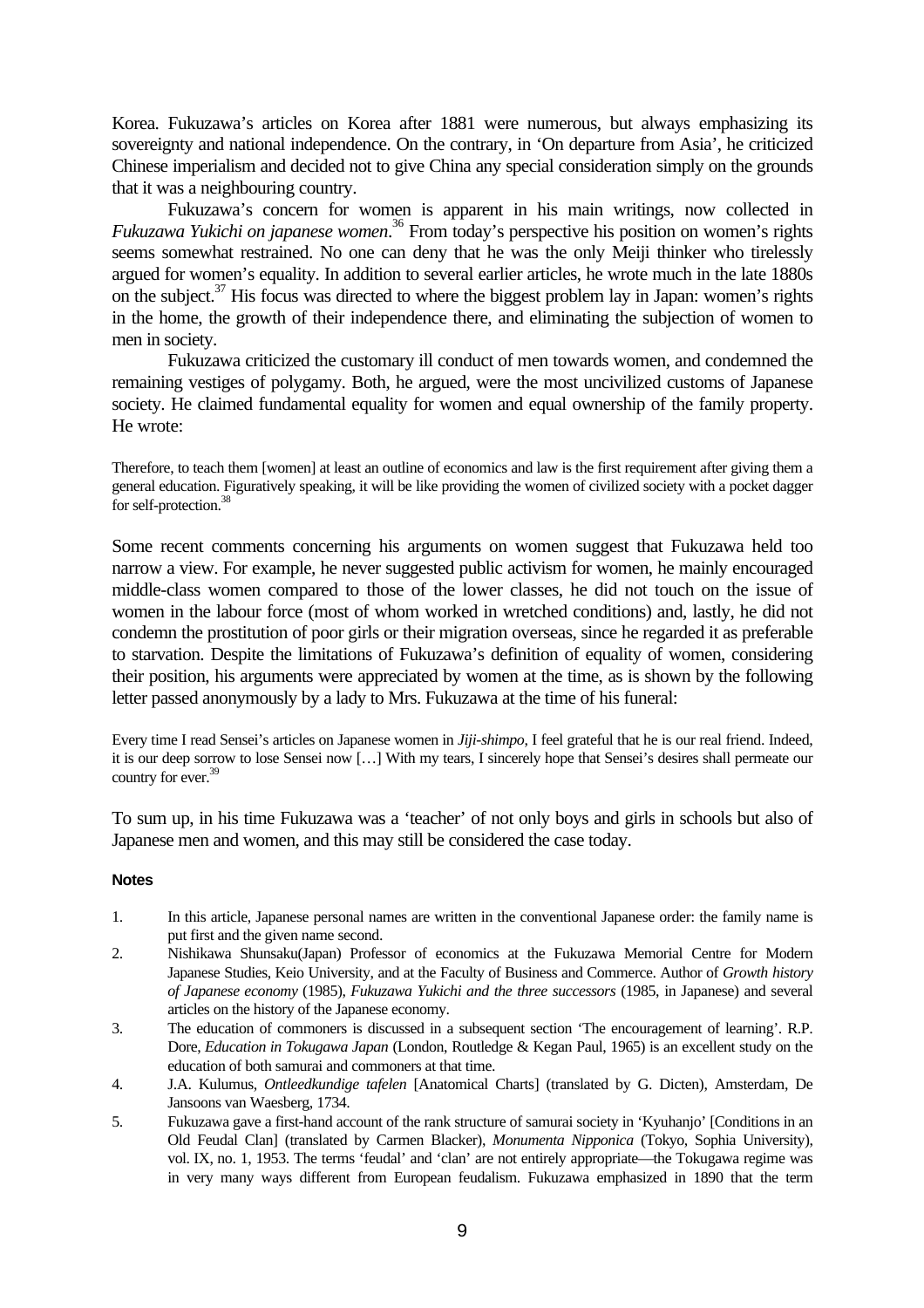'feudal(-ism)' is a poor translation describing the *ancien régime* in Japan. In the field of contemporary Japanese studies, the term 'domain' is used for 'clan'. In the text, this terminology has been followed.

- 6. For example, Omura Masujiro (1828–69), the son of a commoner physician, learned Dutch at Tekijuku, then mastered military studies, and became the first Minister of the Army after the Restoration.
- 7. *The autobiography of Yukichi Fukuzawa* (*Fukuo jiden*), Chapter IV, translated by E. Kiyooka, New York, Columbia University, 1966 (an enlarged version is now available from Hokuseido Press, Tokyo).
- 8. P.A. de Jong, *Statistische tafel van alle landen der aarde*, Arnhem, 1854.
- 9. A Japanese fisherman (1827–98) rescued by an American whaling ship, who returned home after working on the boat for nine years.
- 10. American and British scholars, Blacker, Craig and others, prefer the translation 'Conditions in the West' to 'Things Western'.
- 11. More exactly the first part discussing 'social economy' was translated. The original (anonymous) book was published in the series of popular books entitled 'Chambers' Educational Course' (Edinburgh, 1852). I suppose Fukuzawa purchased it in London in 1862. The author, a famous Scottish writer (1809–81), was identified by Albert M. Craig several years ago. The quotation in the text comes from the Foreword of the 'Outside Volume'.
- 12. By April 1868, the school, located at nearby Mita, had no name. The convention at the time was to pick some favourite characters out of Chinese classics, but Fukuzawa simply utilized the name of the current era, Keio. It is ironic, however, that the name of the era is, even today, taken traditionally from the Chinese classics. *Gijuku* may imply 'public' school or 'college', and the whole property was transferred from Fukuzawa to a corporation. The school moved to the Mita campus in 1871.
- 13. The textbook was *Elements of political economy* (Boston, 1837), many copies of which Fukuzawa had purchased in New York or Washington in 1867. The author of the book was an American clergyman, F. Wayland (1796–1865), who was President of Brown University. He published another college textbook on moral science that Fukuzawa used in the following year (1869).
- 14. *The autobiography* [...], op. cit., p. 211.
- 15. *An encouragement of learning*, trans. by D.A. Dilworth and U. Hirano, Tokyo, Sophia University, 1969.
- 16. Ibid., p. 1.
- 17. Ibid., p. 2.
- 18. In fact, he referred to *Jitsugo-kyo*, a famous beginners' textbook in *terakoya*, on the opening page of the first essay of *An encouragement of learning*. For more information on *terakoya*, see Dore, op. cit.
- 19. *An encouragement of learning*, op. cit., p. 3.
- 20. Ibid., p. 5.
- 21. His selected speeches and addresses are translated in W.H. Oxford, *The speeches of Fukuzawa*, Tokyo, Hokuseido Press, 1973; pictures of the Enzetsukan are included in that book.
- 22. Letter to Shoda Heigoro, *Collected works*, vol. 17, p. 163 (in Japanese).
- 23. He read Buckle and Guizot on European civilization, J.S. Mill, *Consideration on representative government* and other writings, as well as notable Japanese historians. As far as Chinese history is concerned, he had learned enough in spite of his short schooling (see *The autobiography*[…], op. cit., p. 8).
- 24. *An outline of a theory of civilization*, trans. by D.A. Dilworth and G.C. Hurst, Tokyo, Sophia University, 1973.
- 25. Ibid., p. 35.
- 26. Ibid., p. 37, 135.
- 27. Fukuzawa had already encountered the stage theory in J.H. Burton's *Political economy*, p. 6-7, in which the three stages are labelled 'barbarous and/or primitive', 'semi-civilized' and 'civilized'.
- 28. The title of Chapter 2.
- 29. *An outline of a theory of civilization*, p. 193.
- 30. Ibid., p. 193. These arguments are critically examined in the chapter. Three arguments listed have not much relevance to religion but may be called reactionary nationalistic, Westernized and conservative neo-Confucian, respectively.
- 31. 'Keio-gijuku kiji' [A Short History of Keio-gijuku], written by him, and published in a fund-raising bulletin. No Keio fellow other than Fukuzawa noticed such a change in the composition of students.
- 32. *Fukuzawa Yukichi zenshu* [The Collected Works of Fukuzawa Yukichi], Tokyo, Iwanami shoten, 1958–64 (in Japanese, 22 vols.).
- 33. For example the sixth and seventh essays caused a heated controversy. Fukuzawa's rejoinder is given in the Appendix to *An encouragement of learning*.
- 34. The article was published in *Jiji-shimpo*, 16 March 1885. The translation by Sinh Vinh is given in *Fukuzawa Yukichi nenkan* [Annals], vol. 11, Mita, Tokyo, Fukuzawa Yukichi kyokai, 1984.